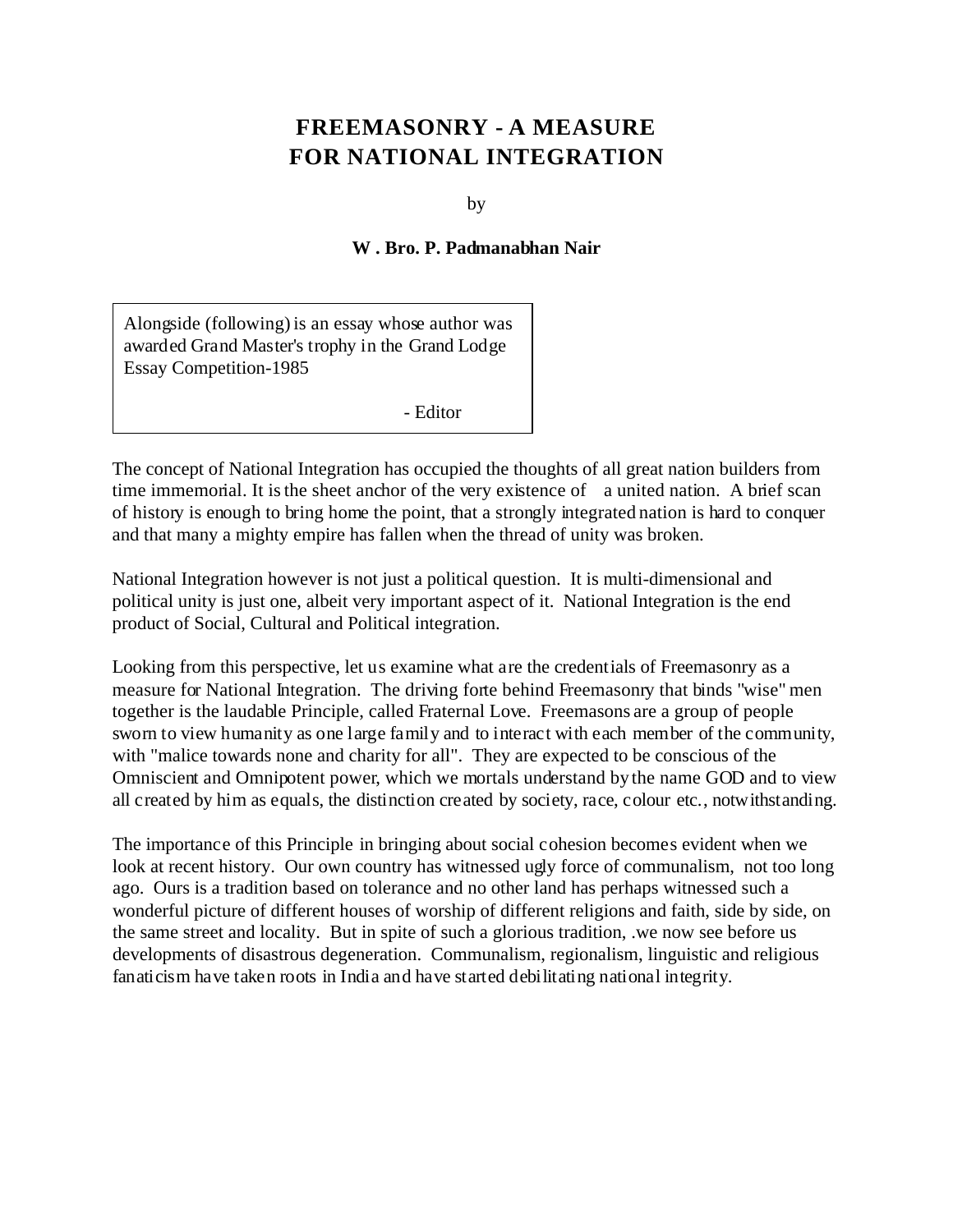It is only the other day that we read about the tragedy that has befallen the Phoenix Ashram in South Africa. It is perhaps the irony of fate that the very institution started by Mahatma Gandhi to withstand racial discrimination in a non-violent way and to provide a roof for all those who believe in peaceful and brotherly coexistence became the target of Social riots. To think that was the birth place of "Satyagraha" is enough to make any thinking individual wonder as to what could be the cause of such disastrous tendencies.

In this context, it may be worthwhile to examine the fundamental principles of Freemasonry which are Brotherly Love, Relief and Truth. These Principles teach to remember our common origin without any distinction whatsoever. Masonry does not recognise any distinction of Religion and teaches us to cultivate and cherish a love for all creative beings. It aims at building the ideal temple of human brotherhood all over the world particularly the country whence a Mason derived his birth and infant nurture. A Freemason considers it as his duty to bring Peace and happiness to aid his fellow beings and to unite humanity into a great structure. He regulates his life and actions by the devine precepts contained in the sacred scriptures, whereby he is reminded of his important duties to GOD, to his neighbours and to himself. A Freemason is taught to be exemplary in his conduct as a civilian and in no way to be associated with any actions or tendencies that might subvert the peace and the good order of the society. He is expected to abide by the laws of the land. There is nothing in Masonry hurtful to his feelings as a man of honour, nothing at variance with his religious belief or political opinion. But faith in the Supreme being, respect for all religions, clarity of conscience and strict code of morality, are the essential qualifications of a Freemason.

A Freemason is taught that to improve the morals and correct the manners of men in society must be his constant care. For this purpose he is also taught to view the errors of mankind with compassion and by the regularity of his own behaviour afford the best example for the conduct of others. Morality is the sense of right or wrong in life. The purpose of morality is to point out the way to perfection. It is morality that fosters the conviction of the worth of men and women. Through it arises also the conviction of the greatness and dignity of human beings and the respect for human rights.

To aim for a faultless world is perhaps a very tall order. To err, of course, is human We cannot bring about peace and purposeful living without compassion and a sense of forgiveness, Our sacred scriptures are full of examples that compassion can only come from a very refined soul. Refinement here is not synonymous with education. It is in this context that Freemasonry emerges as a powerful measure for national integration. Schools and Universities provide education, but recently we have seen that they are straying from the ancient tradition of providing the much needed refinement of the soul.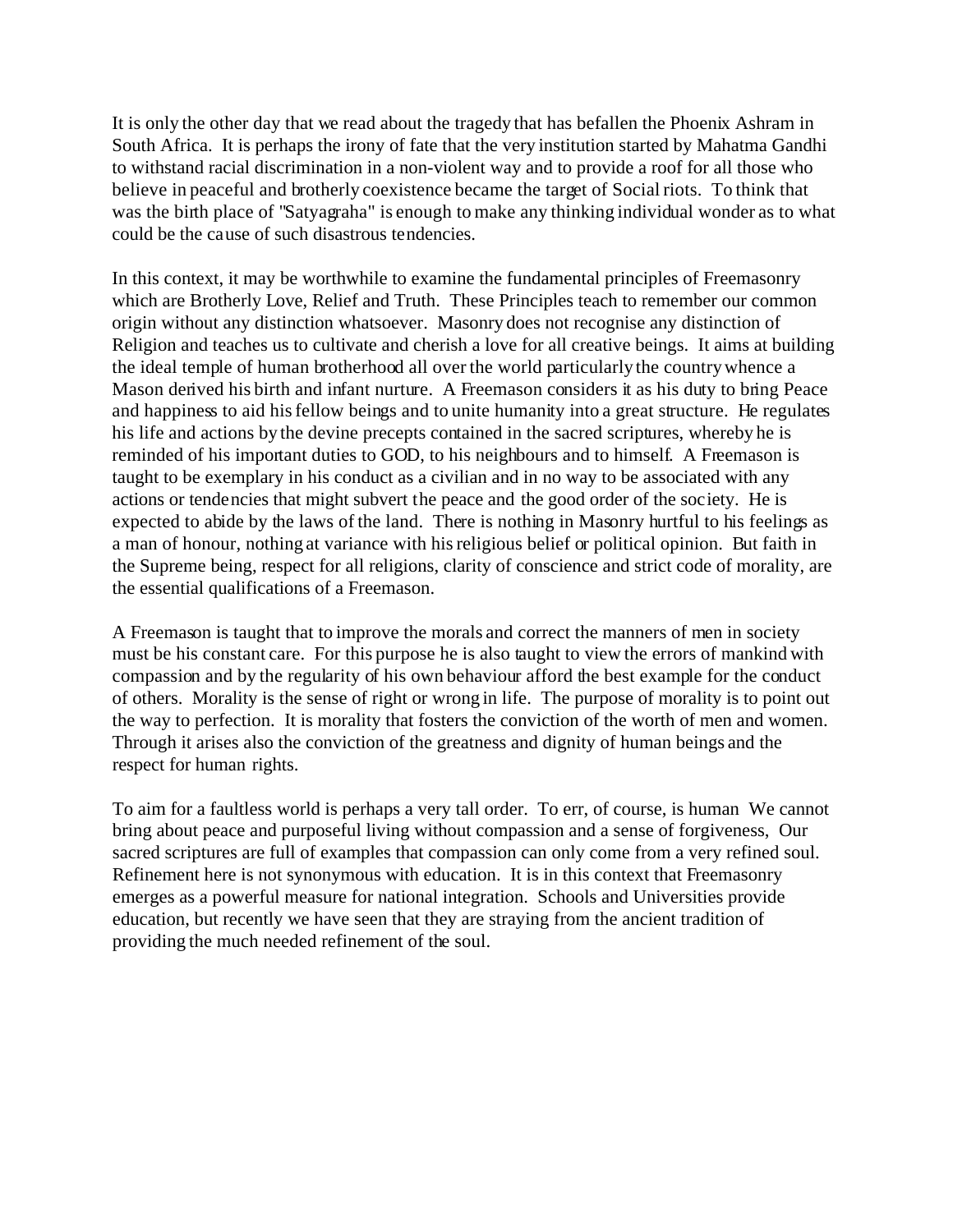Tolerance and compassion are way of worship. So, there is no scope for a Freemason to become a religious fanatic. As stated in "Hitopadesa" the Good man cherishes no feelings of hostility towards any one, even at the moment of his being destroyed, just as the Sandal tree sheds perfume on the edge of the axe at the time of its being cut down. In a land like India, where a number of religions flourish, a true Mason can never sow the seeds of communalism. At a time when communalism, Regionalism and religious fanacticism have become the biggest problems facing Indian Unity, what better measure can we think of than promoting Freemasonry for our national integration?

Brotherly love which is one of the fundamental Principles of Freemasonry is not restricted to the four walls of the Masonic Temple. The teachings of Freemasonry expect its members to go beyond that. They believe the Brotherhood of men and Fatherhood of GOD. It means that all Men, be they Masons or not, are their brothers and are entitled to the brotherly love.

A Freemason is taught to render his neighbour every kind office which justice or mercy may require, to relieve his necessities and to sooth his afflictions. He is also exhorted to dedicate himself to such pursuits as may enable him to be respectable in life and useful to mankind. Freemasonry also inculcates the useful lessons of Natural equality and mutual dependence. It also instructs in the active Principles of beneficence and charity - to seek the solace of his own distress by extending relief and consolation to his fellow creatures in the hour of their affliction. Masons, whether Hindus, Mohammadans, Christians, Parsis or Jews, never suffer any religious disputes in their lodges and they only pursue the religion of Nature.

Though the origin of Freemasonry is not in this country, it can be seen that its Principles are no different from the teachings of its great souls, namely, Sree Sankara, Sri Ramanuja, Manikya Vachaka, Thiruvalluvar, Namdev, Tukaram, Swamy Vivekananda, Mahatma Gandhi etc. All the grand Principles of Freemasonry are also amply illustrated in the sacred scriptures which Freemasons keep open in the Lodges when their meetings are in session. The devine precepts contained therein are interpreted by defferent members of the order and practised in accordance with their respective religious faith and moral standards.

In all cases of difficulty and danger, a freemason is taught to put his trust in God. But Freemasonry does not care in what building or under what appellation, God is worshipped, for it believes that neither the building nor the name could alter the fact that it is GOD who is worshiped. Masonry believes and respects every religion of an equal status in as much as each leads man towards GOD.

Now let me quote a story from the "Upanishaths". The Devas, the Asuras and the Manavas were studying under their Father "Brahma". They Wanted Brahma to teach them the highest rule of conduct. Brahma, then instructed them the word "Da". This word was interpreted by the three of them in three different ways in accordance with their moral nature. The Devas who were lacking in their self control understood the word to mean "Damatyam or being subdued. The Asuras who were notorious for their cruelty interpreted the word to mean "Dayadvam" or being merciful. The Manavas ,or Men who, were essentially selfish by nature said that the word meant "Datta" or giving.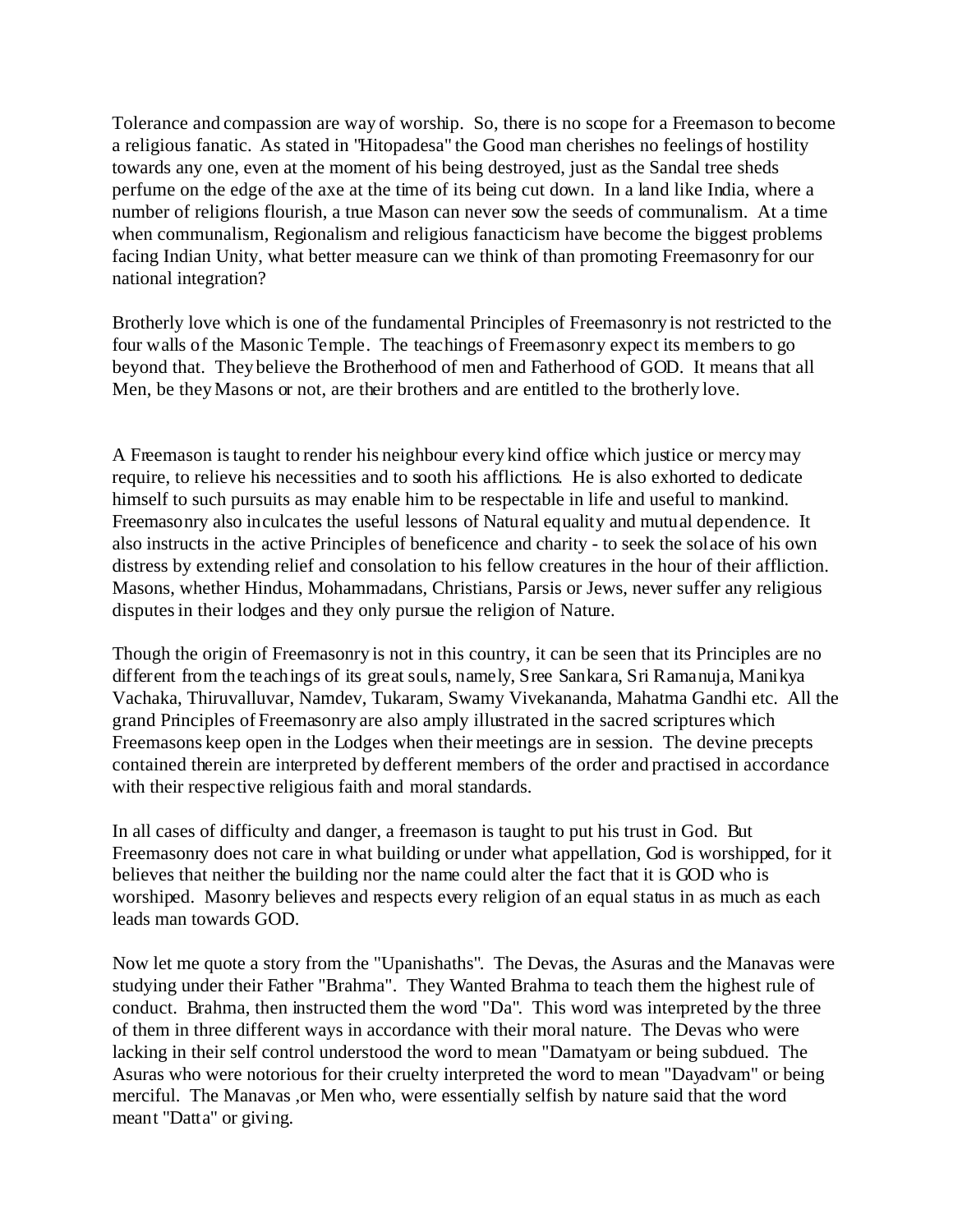I have chosen this illustration because the three meanings of the word "Dal" as interpreted by different classes, represent the three main principles of conduct which a Freemason is bound to follow, in his daily life, they being that straight and undeviating line of conduct laid down for his pursuit in the V.S.L. The rule of thumb here is "let reason prevail in your, words and deeds and virtue like a shadow would follow''.

In the words of R.W. Bro. Abbot, "Masonry is an art of the Brotherhood of the man, a code of ethical laws and revelations impressing all men with its Candour, Justice and Faith; commending its members to extend justice to all mankind and inculcating love of GOD; home and country and respect for the rights of a brother"

According to the famous Masonic writer, OSKAR POSNER, "Life Separate man from man, to unite him again with man needs an art, a means to this art is Freemasonry. Freemasonry is therefore the medium of an art which strives to mould people whom life has separated, so that they can enter a new communion with one another".

In India, though Freemasonry has been practised for ever two hundred years under the Grand Lodges of England, Scotland and Ireland, the Grand Lodge of India came into existence only in the year 1961. Though the spread of Freemasonry in his country after the formation of Grand Lodge of India has been amazing, there still is a need to extend it further in view of the magnitude of the problems facing us.

The problems of national integration not something. new to mankind. This issue has confronted our ancestors in no less magnitude and intensity as it is facing today. But now we seem to be .moving on the surface of ammunition dump which needs only a Spark to cause a mighty explosion. A person reared in the true Principles of Freemasonry will never supply that spark and cause humanity to suffer. This sentiment of universal Brotherhood should spread further to wider circles in the country, if we do not want narrow communalism, Religious fanaticism and provincialism to blind peoples' vision and lead them astray from the path leading to their ideal of a united nation. Freemasons have a great part to play in the reconstruction of the nation. If such a construction is to be of any benefit to the mankind, it has to be based on the solid foundation of the Grand Principles of Freemasonry, namely, Brotherly love, Relief and Truth.

Thus, in this moment of a great national crisis, when we are. passing through a moral and spiritual depression, it is time Freemasonry rose up to the occasion and averted the great dangers that is ahead. Let the order of Freemasonry be extended to wider circles in this country to achieve its desired objects of improving the morals and correcting the manners of Men in Society and binding various communities and sections of the Indian Society to a common way of thinking without impairing the local and the regional arts and cultures. Let Masons transcend the barriers of race and space to draw together the finest aspirations of all men and unite them in Universal Brotherhood. Let them replace greed and force with self restrain and reason. Let the spirit of self rivalry be replaced by universal brotherhood. Instead of cynical disbelief, let there be severance and tolerance. With this hoary tradition and belief, Masonry can go a long way in helping the country to choose the right path and to make it a strongly integrated nation. Perhaps no institution other than Masonry could help the country in this regard.